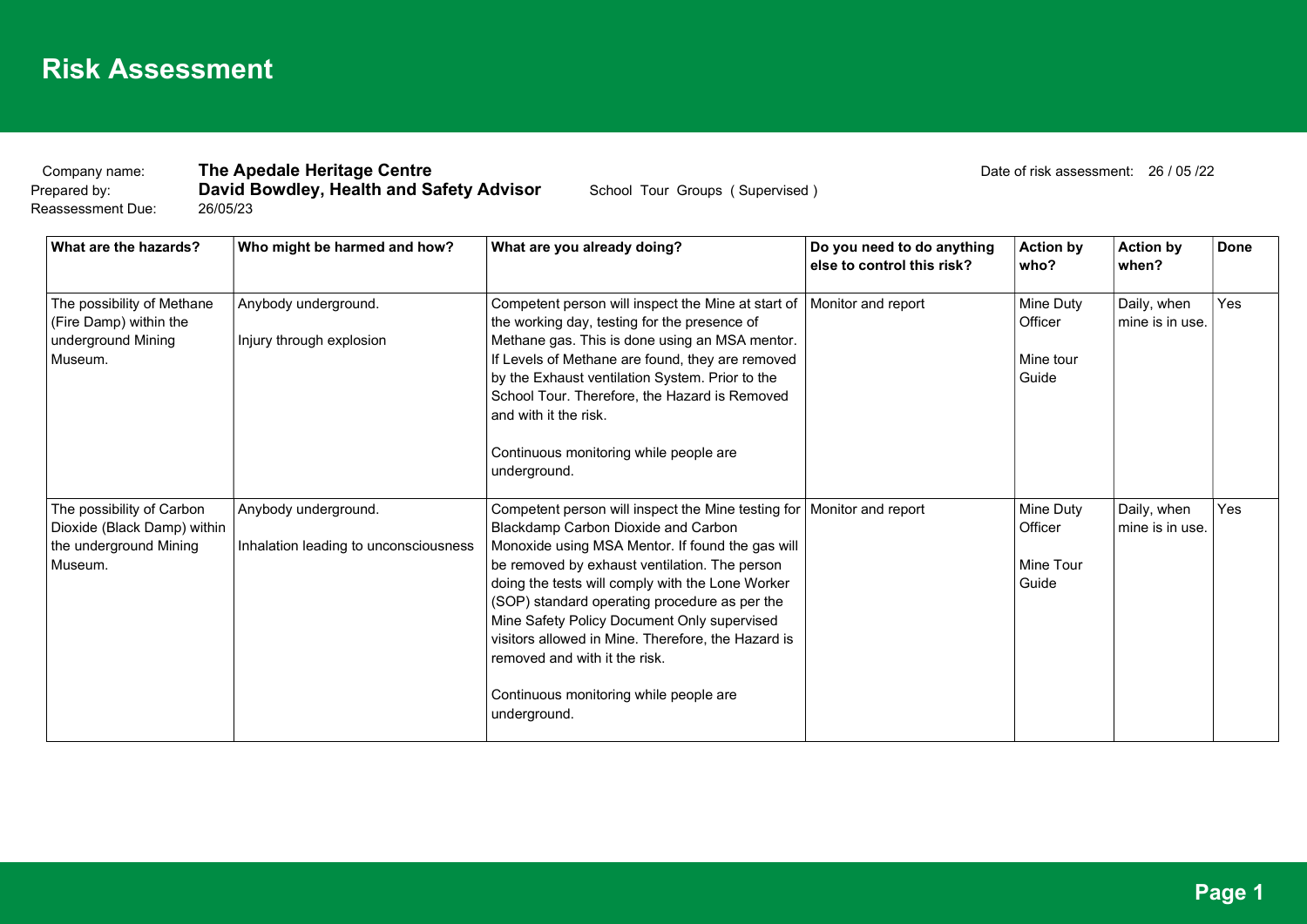| What are the hazards?                                                   | Who might be harmed and how?                                                                                         | What are you already doing?                                                                                                                                                                                                                                                                                                                                                                                                                                                                                                                                                                                                                                                                   | Do you need to do anything<br>else to control this risk?                                                                                     | <b>Action by</b><br>who?                              | <b>Action by</b><br>when?                          | <b>Done</b> |
|-------------------------------------------------------------------------|----------------------------------------------------------------------------------------------------------------------|-----------------------------------------------------------------------------------------------------------------------------------------------------------------------------------------------------------------------------------------------------------------------------------------------------------------------------------------------------------------------------------------------------------------------------------------------------------------------------------------------------------------------------------------------------------------------------------------------------------------------------------------------------------------------------------------------|----------------------------------------------------------------------------------------------------------------------------------------------|-------------------------------------------------------|----------------------------------------------------|-------------|
| Identify any Slip, Trip and<br><b>Fall Hazards</b>                      | Staff and visitors may be injured if they<br>trip over objects, fall or slip.                                        | 2.1 Competent person to make full visual<br>inspection of mine area, prior to opening the Mine<br>to School parties. Record any areas that present<br>a trip or slip hazard, isolate area if possible if<br>unable inform all parties walking in the Mine about<br>such areas.<br>2.2 Additional handrails have been fitted in areas<br>such as steep inclines to assist school groups<br>going into the Mine.<br>2.3 Information about the walkways will be given<br>at the start of the tour while on the surface, also<br>information about walking conditions will be sent<br>out in the form of a guidance sheet with booking<br>forms. Teaching staff to exercise Child<br>Supervision. | Implement procedures as<br>stated.                                                                                                           | Duty Mine<br>Officer<br>Mine Tour<br>Guide            | Daily when<br>there are<br>visitors in the<br>Mine | Yes         |
| Stability of roof supports.<br>Risk of support movement<br>or collapse. | Hazards removed prior to any visits.<br>This action removes the likelihood of a<br>potential Hazard becoming a risk. | 3.1 Competent person to undertake a visual<br>inspection of mine Tour route roof supports and<br>look for any signs of collapse, prior to opening the<br>Mine to School parties.<br>3.2 Written report on all above findings by<br>competent person, any faults of dangerous<br>conditions found should result in stoppage of all<br>underground visits until such time as the Mine is<br>declared safe to enter by the Mine manager or his<br>/ her deputy.                                                                                                                                                                                                                                  | Continuous monitoring. Keep a<br>record of mine safety<br>inspections. Promote a culture<br>of communication as to the<br>likelihood of harm | Competent<br>Persons and<br>agreed by<br>Mine manager | Prior to school $\sqrt{ }$ yes<br>visit            |             |
|                                                                         |                                                                                                                      |                                                                                                                                                                                                                                                                                                                                                                                                                                                                                                                                                                                                                                                                                               |                                                                                                                                              |                                                       |                                                    |             |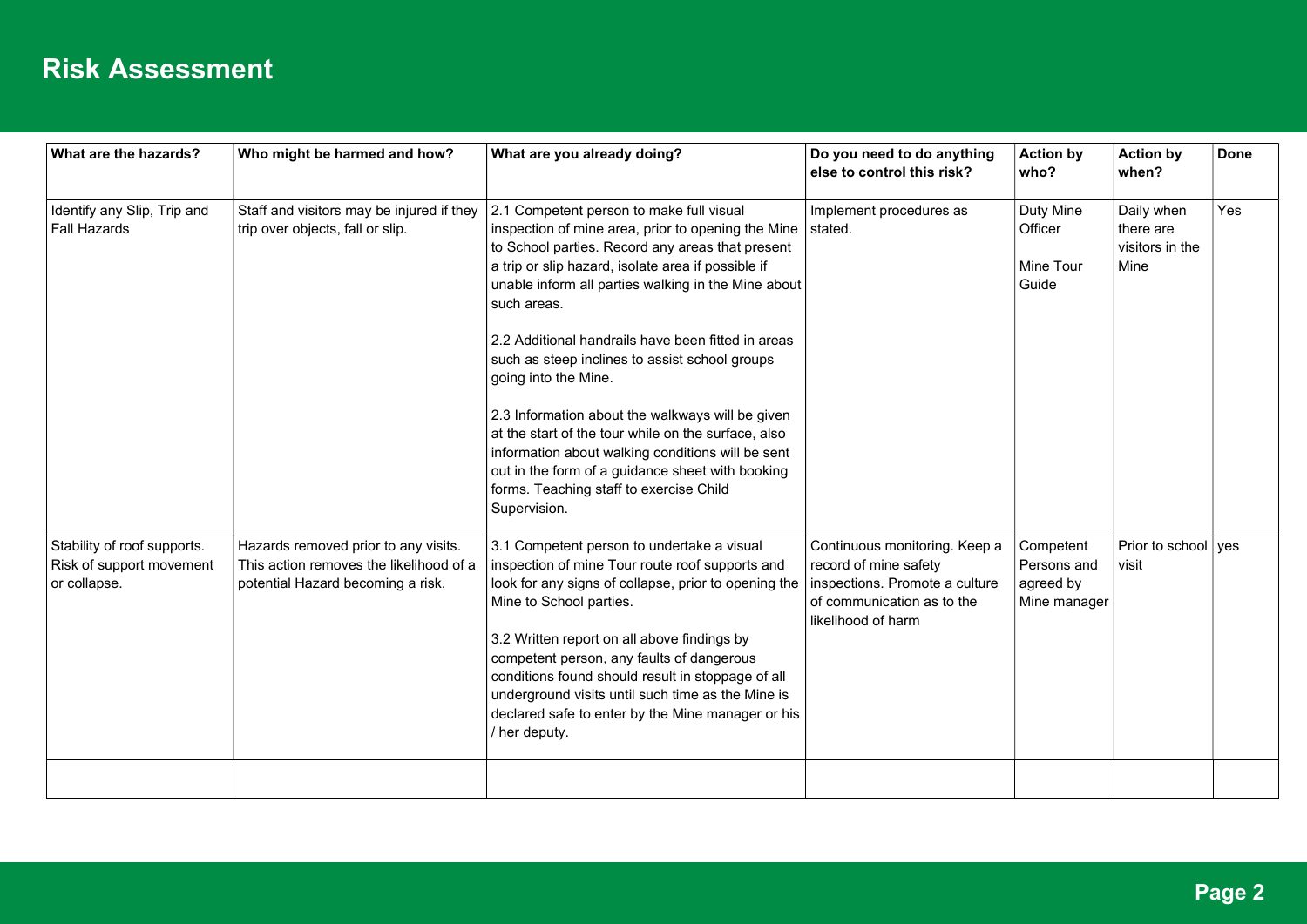| What are the hazards?                                                                                                                                                                                                                                                        | Who might be harmed and how?                                                                                                                                                                                                                                                                                                                | What are you already doing?                                                                                                                                                                                                                                                                                                                                                                                                                                                                                | Do you need to do anything<br>else to control this risk?                                                                                                                                       | <b>Action by</b><br>who? | <b>Action by</b><br>when?                 | Done |
|------------------------------------------------------------------------------------------------------------------------------------------------------------------------------------------------------------------------------------------------------------------------------|---------------------------------------------------------------------------------------------------------------------------------------------------------------------------------------------------------------------------------------------------------------------------------------------------------------------------------------------|------------------------------------------------------------------------------------------------------------------------------------------------------------------------------------------------------------------------------------------------------------------------------------------------------------------------------------------------------------------------------------------------------------------------------------------------------------------------------------------------------------|------------------------------------------------------------------------------------------------------------------------------------------------------------------------------------------------|--------------------------|-------------------------------------------|------|
| <b>Darkness</b><br>No Go Areas                                                                                                                                                                                                                                               | The likelihood of any Harm to<br>supervised School visitors is very low<br>and therefore with control measures in                                                                                                                                                                                                                           | 4.1 All school parties will be congregated under<br>supervision in the café area, this is a safe meeting<br>point prior to going into the Mine.                                                                                                                                                                                                                                                                                                                                                            | Adhere to the discipline set out<br>prior o the start of the visit.<br>Ensure the Schools supervisory                                                                                          | Duty Mine<br>Officer     | Daily when<br>mine is taking<br>visitors. | Yes  |
|                                                                                                                                                                                                                                                                              | place the Hazards do not produce a                                                                                                                                                                                                                                                                                                          |                                                                                                                                                                                                                                                                                                                                                                                                                                                                                                            | representative is competent in                                                                                                                                                                 | Mine Tour                |                                           |      |
| Inclines                                                                                                                                                                                                                                                                     | risk.                                                                                                                                                                                                                                                                                                                                       | 4.2 Within the safe area the Mine guide will take<br>control of the group. The Mine Guide will issue                                                                                                                                                                                                                                                                                                                                                                                                       | his / her ability to manage the<br>delegated control of the children                                                                                                                           | Guide                    | Prior and<br>during the visit             |      |
| Low head Room                                                                                                                                                                                                                                                                |                                                                                                                                                                                                                                                                                                                                             | strict instructions for all visitors to remain together<br>and not get detached from the main group. This<br>will be in part the duty of the school's responsible<br>person. 4.3 The group size for any one tour will<br>be a maximum of 12 persons, this will include one<br>Mine guide and one supervisor representative<br>from the school. The group size and make up<br>must be planned at the booking stage and<br>quidance for this will be included in the<br>information sent with booking forms. | on the visit. We have a mine<br>early exit procedure in place<br>should the underground<br>environment prove distressing<br>to anyone.                                                         | School<br>representative |                                           |      |
| Lamproom - hazards<br>include, battery charging.                                                                                                                                                                                                                             | Long periods of exposure to emitted<br>Hydrogen gas from Lead Acid cap<br>lamps being charged produces a very                                                                                                                                                                                                                               | 5.1 The cap lamp batteries are charged in the<br>Lamproom, the local exhaust ventilation will be on $ $ contraband.<br>as required, to maintain good ventilation levels at                                                                                                                                                                                                                                                                                                                                 | Maintain strict control on                                                                                                                                                                     | MineDuty<br>Officer      | Daily when<br>the Mine is in<br>use       | Yes  |
| Contraband are sauces of<br>ignition which can cause an<br>explosion for example,<br><b>Watches Phones Matches</b><br><b>Cigarette Lighters Electrical</b><br>Toys etc. A full list will be<br>checked prior to going<br>underground by the Duty<br>Mine officer/ Tour Guide | slight risk to Apedale Staff only. The<br>charging process is not in operation<br>when any visitors may be in the Lamp<br>room area.<br>The risk of explosion from contraband<br>is a danger to everyone below ground<br>to this end we enforce a very strict NO<br>CONTRABAND policy which is<br>supervised by competent Apedale<br>staff. | all times within this building.<br>5.2 All school parties will be advised of the<br>contraband rules that are in place in coal mines,<br>and that a no smoking policy is in place at the<br>centre. This will be done verbally on arrival to the<br>heritage centre and via the information sent out<br>with booking forms to the schools.<br>5.3 No harmful substances within the COSHH<br>requirements will be stored in any Public area<br>including the lamp room.                                     | Continually monitor the control<br>measures in place to exclude<br>any harmful substance from<br>public areas. Also monitor the<br>shutdown of lamp charging<br>equipment during School visits |                          |                                           |      |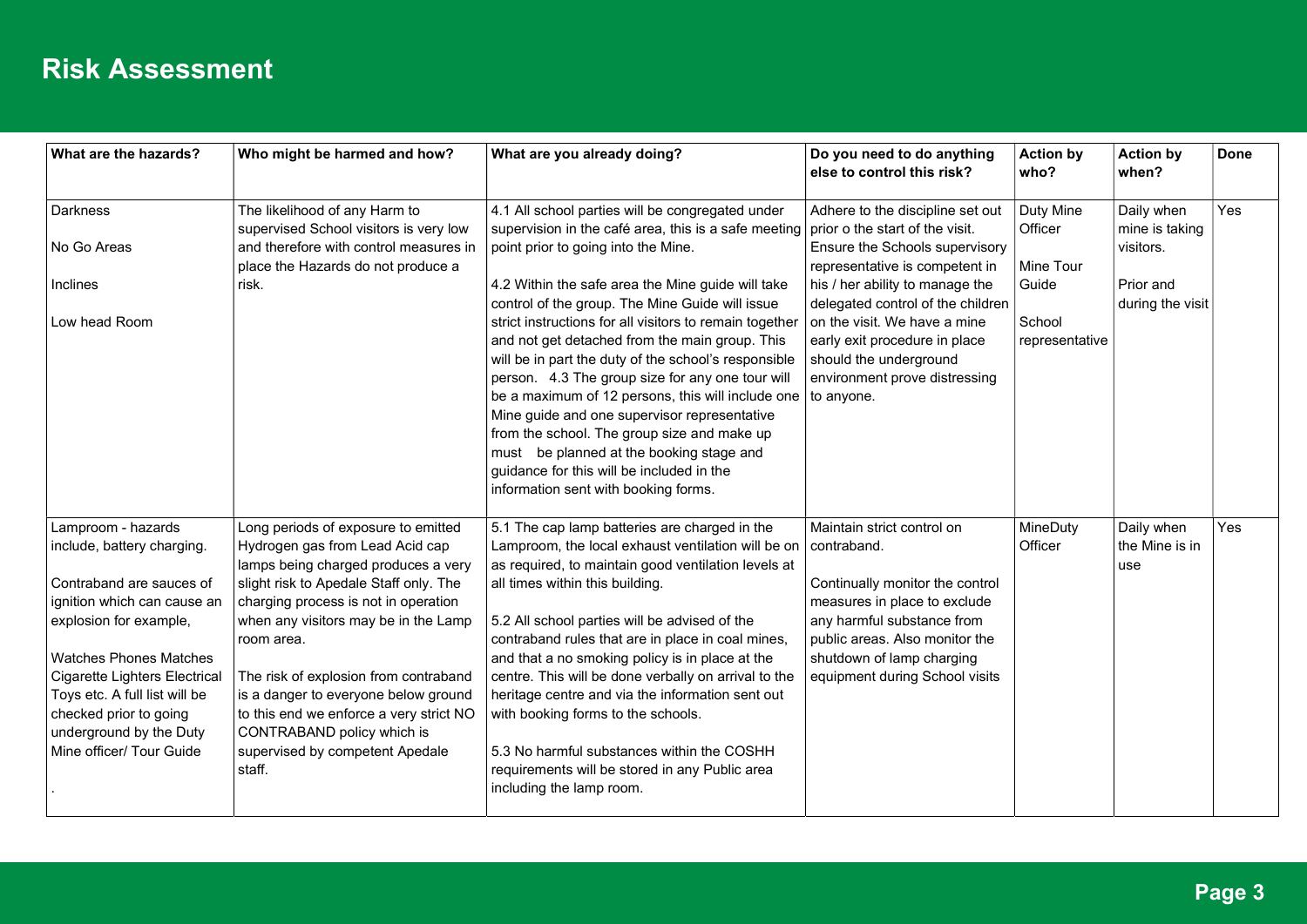| What are the hazards?                                                                                                             | Who might be harmed and how?                                                                                                                                                                                     | What are you already doing?                                                                                                                                                                                                                                                                                                                                                                                                                                                                                                                                                                                                                                                                                                                                                                                                                                                                                                                        | Do you need to do anything<br>else to control this risk?                                                                                                                                      | <b>Action by</b><br>who?                                                           | <b>Action by</b><br>when? | <b>Done</b> |
|-----------------------------------------------------------------------------------------------------------------------------------|------------------------------------------------------------------------------------------------------------------------------------------------------------------------------------------------------------------|----------------------------------------------------------------------------------------------------------------------------------------------------------------------------------------------------------------------------------------------------------------------------------------------------------------------------------------------------------------------------------------------------------------------------------------------------------------------------------------------------------------------------------------------------------------------------------------------------------------------------------------------------------------------------------------------------------------------------------------------------------------------------------------------------------------------------------------------------------------------------------------------------------------------------------------------------|-----------------------------------------------------------------------------------------------------------------------------------------------------------------------------------------------|------------------------------------------------------------------------------------|---------------------------|-------------|
| The mine tour - hazards<br>include uneven ground (slips<br>and trips) low level<br>roadways, poor lighting, cold<br>temperatures. | Only a complete lack of adherence to<br>the Mine Safety code of practice could<br>result in injury under normal<br>circumstances. As visitor safety is our<br>priority the likelihood of harm is very<br>slight. | 6.1 The mine guide will at the start of the tour give<br>suitable and sufficient information on the use of<br>the Miners Cap Lamps. An explanation of why<br>two bulbs are fitted into the lamps and procedures<br>should a person's cap lamp bulb fail.<br>6.2 The mine guide will at the start of the tour give $ $ given instructions.<br>information on the walkway conditions and advice<br>on using the handrails in certain areas of the<br>mine.<br>6.3 During the underground visit there are areas<br>of the mine that have height restrictions, warnings<br>of this will be given by the mine guide before<br>going into such areas.<br>6.4 Temperatures in the mine can be very cold,<br>advice of suitable clothing will be sent to schools<br>at time of booking.<br>6.5 A communications system is in place<br>throughout the mine, this gives communication<br>from all parts of the mine to the surface, in case of<br>emergency. | Stay focused on the range of<br>visitors we have and make<br>allowances for Diversity and<br>Differentiation of understanding.<br>Develop a culture of checking<br>the understanding of basic | Mine Duty<br>Officer<br>Mine Manager<br><b>Tour Guides</b><br><b>Support Staff</b> | Ongoing<br>Process        | Yes         |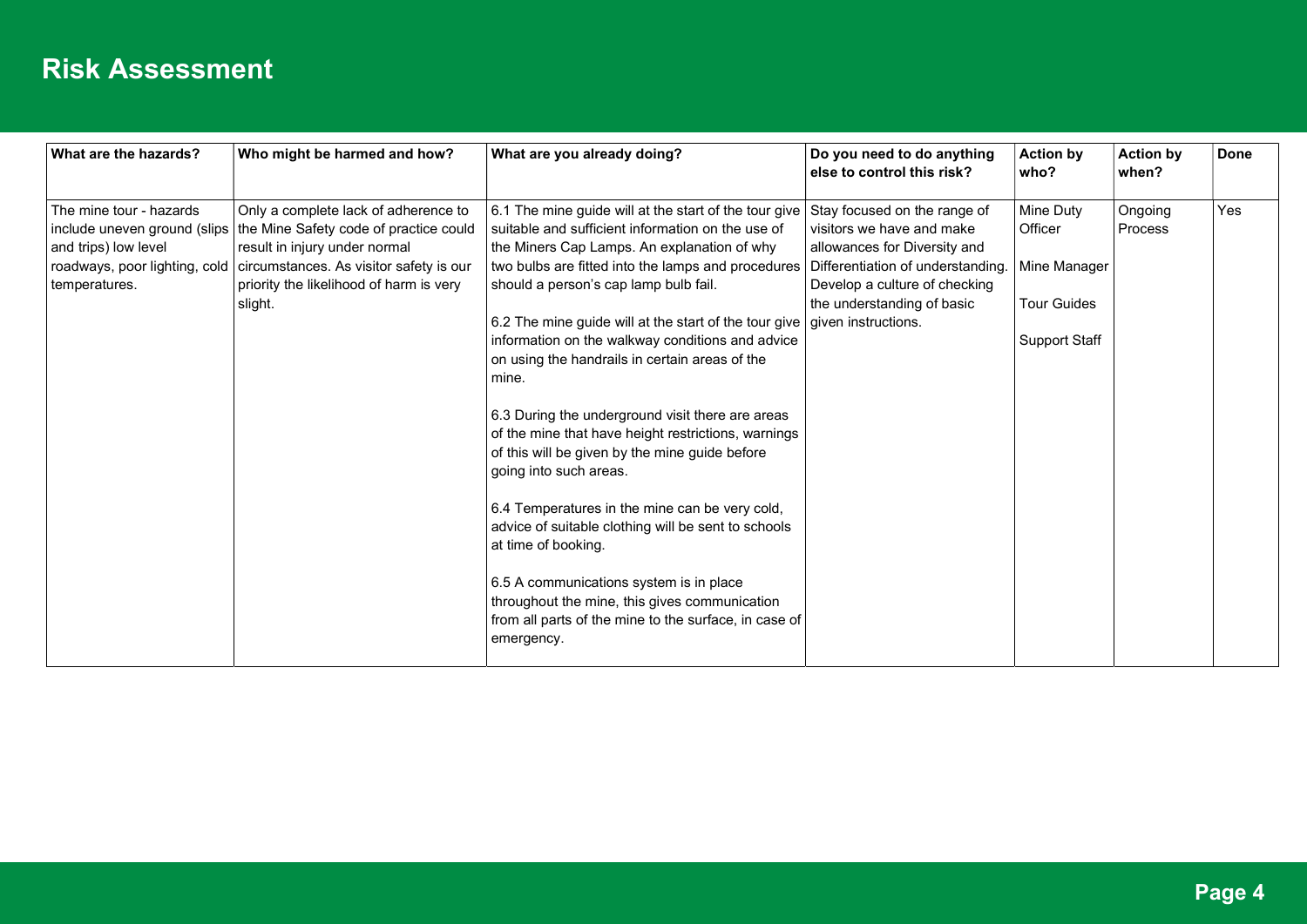| What are the hazards?     | Who might be harmed and how?                                                  | What are you already doing?                                                                                                                                                                                                                                                                                                                                                                           | Do you need to do anything<br>else to control this risk?             | <b>Action by</b><br>who? | <b>Action by</b><br>when?   | Done |
|---------------------------|-------------------------------------------------------------------------------|-------------------------------------------------------------------------------------------------------------------------------------------------------------------------------------------------------------------------------------------------------------------------------------------------------------------------------------------------------------------------------------------------------|----------------------------------------------------------------------|--------------------------|-----------------------------|------|
| Accidental Injury         | Any person with one or more of the<br>stated Hazards. The onset of panic is a | 7.1 There are three means of access and egress<br>in the mine, all guides are trained to access the                                                                                                                                                                                                                                                                                                   | The Hazards stated here are<br>self generated and can be             | Duty Mine<br>Officer     | Prior to any<br>underground | Yes  |
| Sudden onset of illness   | known condition below ground which<br>can be detrimental to the sufferer.     | best exit route from the mine in the event of an<br>emergency. There is an early exit of the Mine                                                                                                                                                                                                                                                                                                     | activated by a variety of trigger<br>points. Diligence and attention | School / Rep             | Tour                        |      |
| Uncontrolled erratic      |                                                                               | system in place which is adequate in 99% of                                                                                                                                                                                                                                                                                                                                                           | to detail at the introduction /                                      |                          |                             |      |
| Behavior                  |                                                                               | occasions                                                                                                                                                                                                                                                                                                                                                                                             | Welcome stage could well be<br>supported by fact finding             | <b>Tour Guide</b>        |                             |      |
| Any of the above which    |                                                                               | 7.2 The communications system can be used at                                                                                                                                                                                                                                                                                                                                                          | questions as to the potential                                        |                          |                             |      |
| could constitute a sudden |                                                                               | any time to call for assistance from the lamproom.                                                                                                                                                                                                                                                                                                                                                    | visitor's capability of completing                                   |                          |                             |      |
| emergency -               |                                                                               | This system is checked before any school visits                                                                                                                                                                                                                                                                                                                                                       | the tour.                                                            |                          |                             |      |
|                           |                                                                               | take place.                                                                                                                                                                                                                                                                                                                                                                                           |                                                                      |                          |                             |      |
|                           |                                                                               | 7.3 The Heritage Centre Duty office is on standby<br>at all times during the day in case of an<br>emergency. He / She will be in control at such<br>times and will be responsible for call out of any<br>emergency services. The lamproom attendant<br>therefore will contact the duty officer in the event<br>of an emergency underground so that the<br>appropriate services or help can be called. |                                                                      |                          |                             |      |
| Dirty Hands               | School Visitors / Handling Food                                               | Wash Hands before Eating                                                                                                                                                                                                                                                                                                                                                                              | Maintain Hygiene Standards                                           | Supervision              | End of Tour                 | Yes  |

You should review your risk assessment if you think it might no longer be valid (eg following an accident in the workplace or if there are any significant changes to hazards, such as new work equipment or work activities)